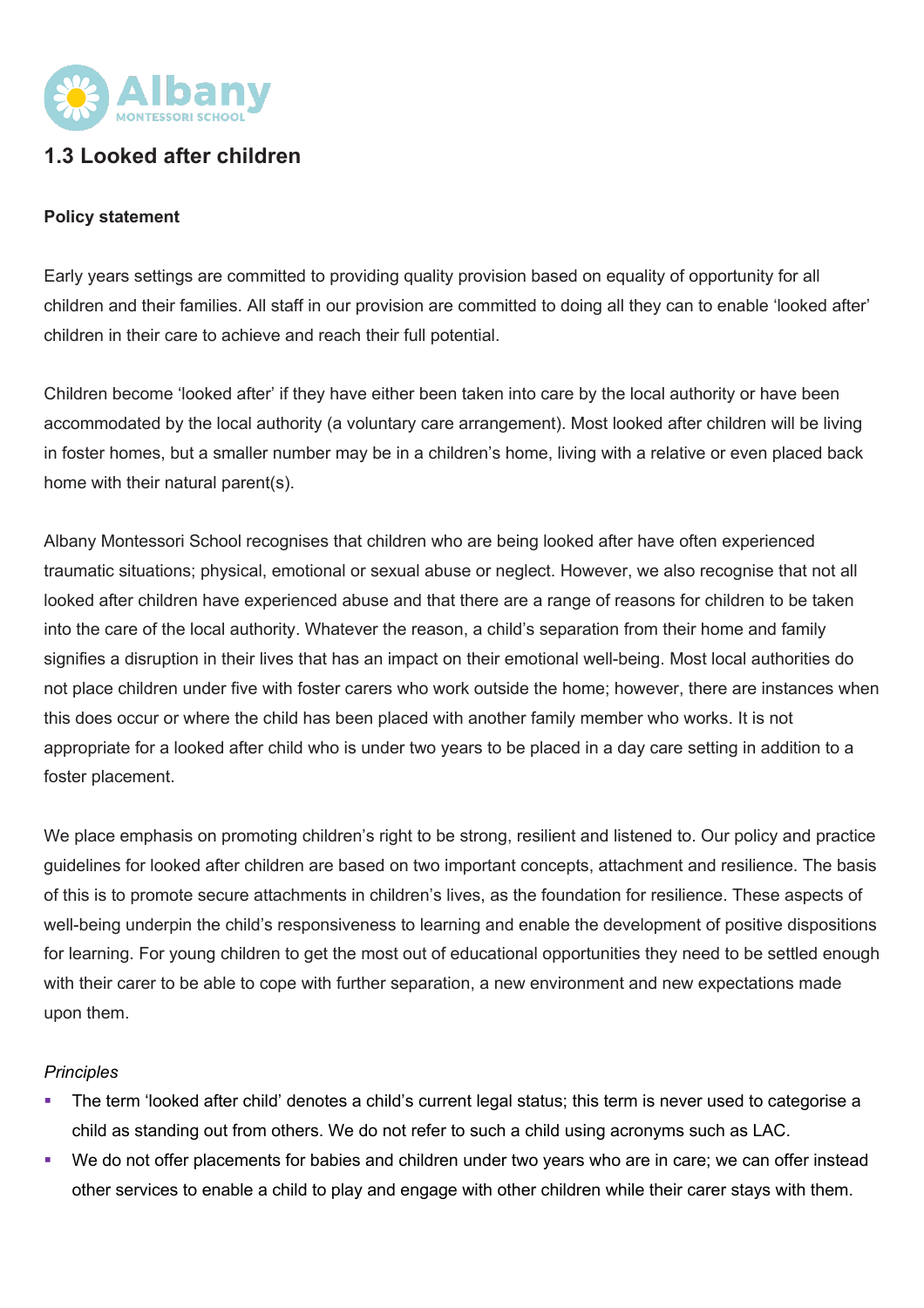- In exceptional circumstances, we offer places to two-year-old children who are in care. In such cases, the child should have been with the foster carer for at least two months and show signs of having formed a secure attachment to the carer, and the placement in the setting will last a minimum of three months.
- We offer places for funded three and four-year-olds who are in care to ensure they receive their entitlement to early education. We expect that a child will have been with a foster carer for a minimum of one month and that they will have formed a secure attachment to the carer. We expect that the placement in the setting will last a minimum of six weeks.
- § We will always offer 'stay and play' provision for a child who is two to five years old who is still settling with their foster carer, or who is only temporarily being looked after.
- Where a child who normally attends our setting is taken into care and is cared for by a local foster carer, we will continue to offer the placement for the child.

## **Procedures**

- The designated person for looked after children is the designated child protection co-ordinator. (Fawzia Topan and Tim Hodgson.)
- Every child is allocated a key person before they start and this is no different for a looked after child. The designated person ensures the key person has the information, support and training necessary to meet the looked after child's needs.
- The designated person and the key person liaise with agencies, professionals and practitioners involved with the child and his or her family and ensure that appropriate information is gained and shared.
- The setting recognises the role of the local authority children's social care department as the child's 'corporate parent' and the key agency in determining what takes place with the child. Nothing changes, especially with regard to the birth parent's or foster carer's role in relation to the setting, without prior discussion and agreement with the child's social worker.
- At the start of a placement there is a professionals meeting to determine the objectives of the placement and draw up a care plan that incorporates the child's learning needs. This plan is reviewed after two weeks, six weeks and three months. Thereafter at three to six monthly intervals.
- The care plan needs to consider issues for the child such as:
	- **-** their emotional needs and how they are to be met;
	- **-** how any emotional issues and problems that affect behaviour are to be managed;
	- **-** their sense of self, culture, language(s) and identity and how this is to be supported;
	- **-** their need for sociability and friendship;
	- **-** their interests and abilities and possible learning journey pathway; and
	- **-** how any special needs will be supported.
- In addition the care plan will also consider:
	- **-** how information will be shared with the foster carer and local authority (as the 'corporate parent') as well as what information is shared with whom and how it will be recorded and stored;
	- **-** what contact the child has with his/her birth parent(s) and what arrangements will be in place for supervised contact. If this is to be at the setting, when, where and what form the contact will take will be discussed and agreed;